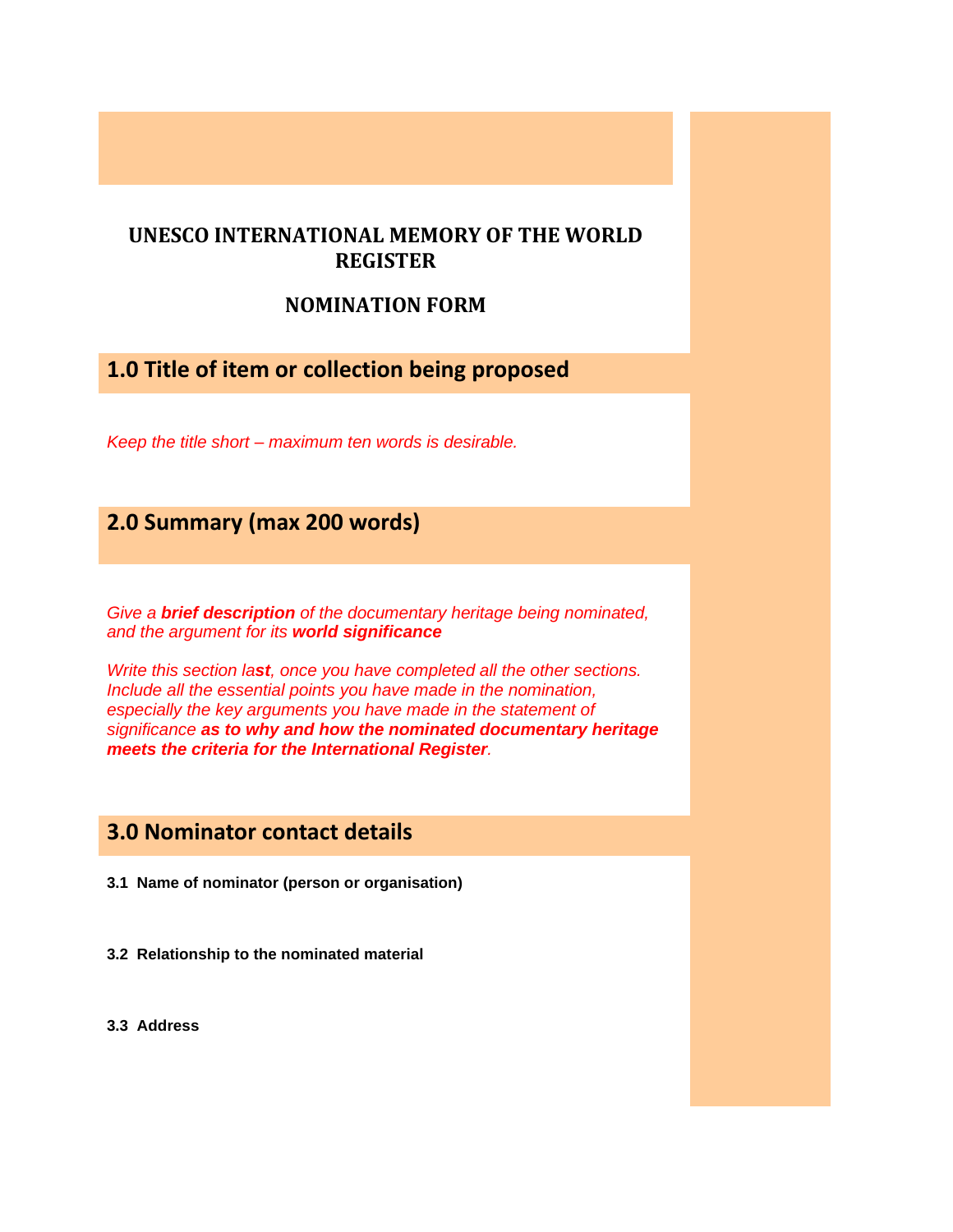**3.4 Telephone 3.5 Email**

**3.6 Co-nominators(s), if any**

# **4.0 Declaration of Authority**

**I certify that I have the authority to nominate the item, or items, described in this document to the Memory of the World Register.**

**Signature**

**Full name and position**

**Date**

# **5.0 Legal information**

- **5.1 Name of owner (person or organisation)**
- **5.2 Address**
- **5.3 Telephone Email**

**5.4 Name and contact details of custodian IF DIFFERENT from the owner**

#### **5.5 Legal status**

*Provide details of legal and administrative responsibility for the preservation of the documentary heritage.*

*Any relevant supporting documents should be scanned and submitted with the application.*

### **5.6 Copyright status**

*If the copyright status of the documentary heritage is known, it should be stated. However, the copyright status of a document or collection has no*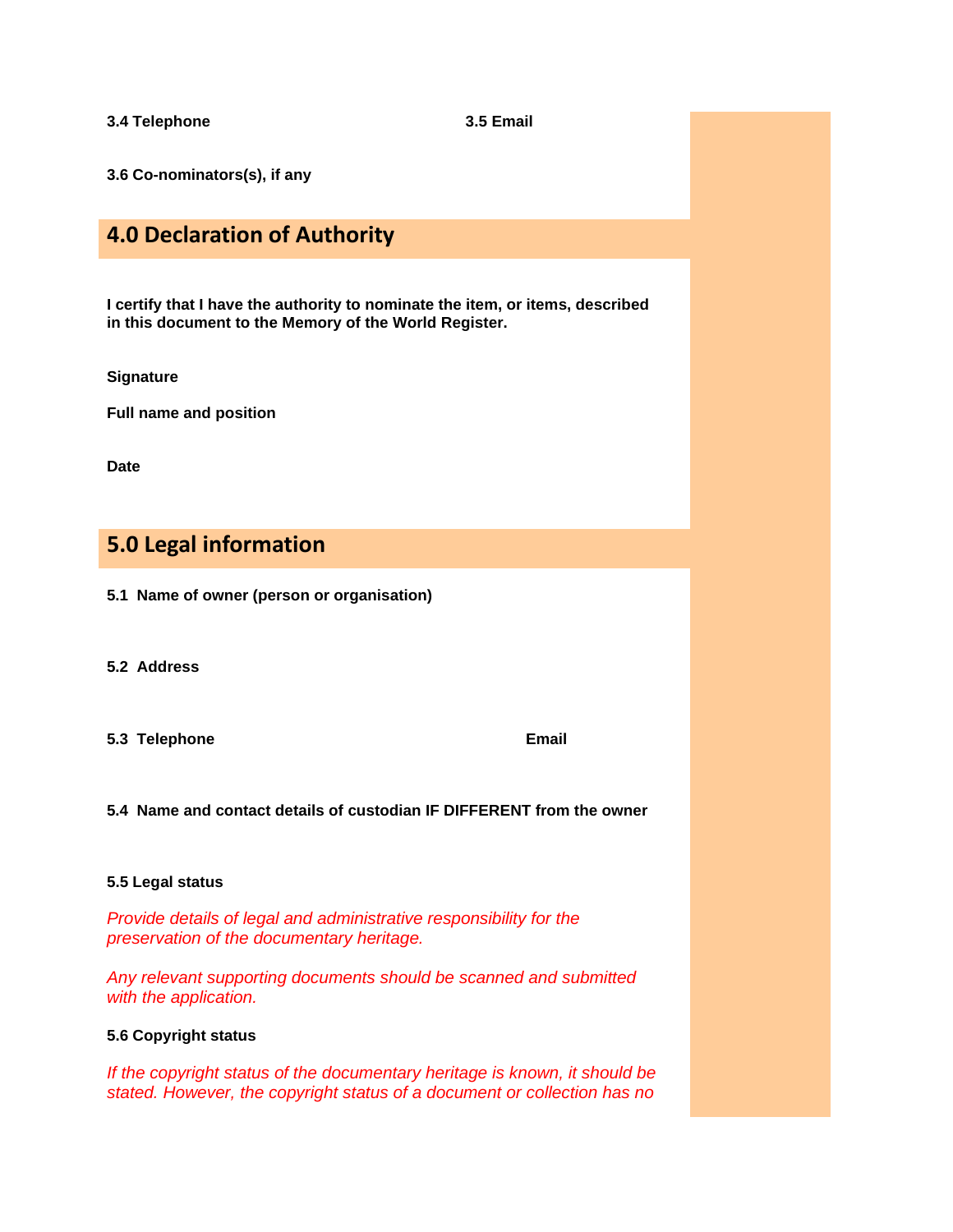*bearing on its significance, and is not taken into account when determining whether it meets the criteria for inscription.* 

*Images supplied with the nomination must be accompanied by the signed 'Agreement Granting Non-Exclusive Rights' form available on the UNESCO Memory of the World website.*

**5.7 Accessibility (note any restrictions, including cultural restrictions)**

*Describe how the item(s) or collection may be accessed.*

*If legal or cultural constraints limit access, describe the nature of these constraints.*

*Digitisation for access purposes is encouraged. Comment on whether this has already been done, or is planned.*

# **6.0 Identity and description of the documentary heritage**

**6.1 Name and identification details of the items/collection being nominated**

*Give the exact title of the nomination and the institution(s) nominating it. These will appear on the inscription certificate if the nomination is successful.*

### **6.2 Type of document**

Examples could include: Books, Codices, Digital, Drawings, Manuscripts, Maps, Music/Audio/Recordings, Papers, Photographs/Images, Postcards, Reports, Videos/Films, etc.

### **6.3 Catalogue or registration details**

*Give the catalogue or registration details for the item or collection.*

*Provide a physical description of the item(s) if it is relevant to their world significance.* 

*A nominated collection or archival fonds must be finite, with clear beginning and end dates.*

*If the catalogue or registration details are too unwieldy, provide a description of the contents with sample catalogue entries, accession or registration numbers.*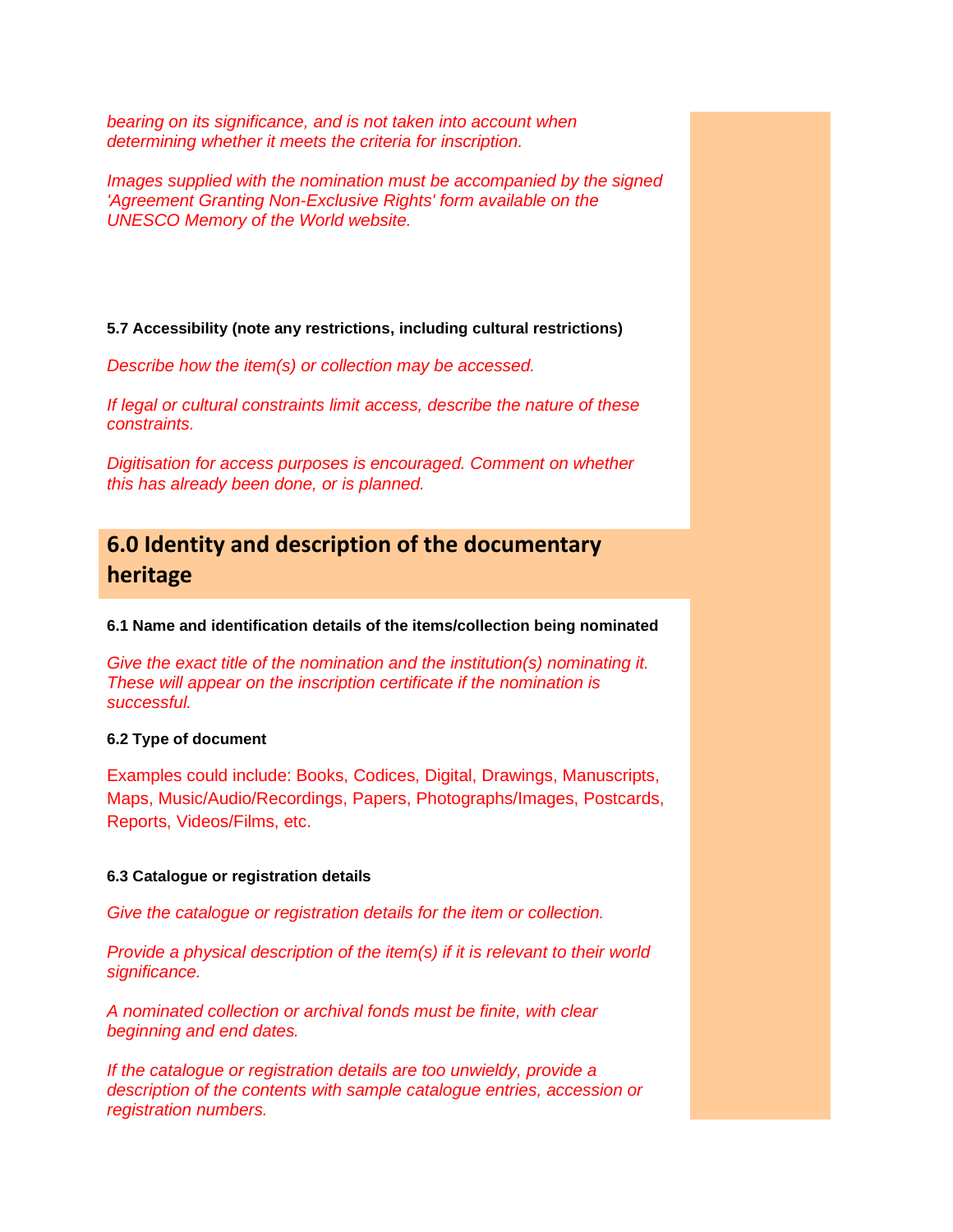*Or you can add the catalogue/registration details as an appendix, or refer to an online inventory.*

#### **6.4 Visual documentation (if available and appropriate)**

*Visual documentation includes photographic images or audiovisual material where relevant.* 

*Attach photos as jpg files to be submitted with the application, or supply a CD, DVD or USB key for audiovisual material.* 

#### **6.5 History/provenance**

*Set out the history of the item or collection - its 'life story' or provenance from the time when it was created to its place in your institution. This is critical to the item or collection's authenticity. You may not know all the details, but give as comprehensive an account of the item or collection's provenance as you can.*

#### **6.6 Bibliography**

*A bibliography provides evidence that the documentary heritage has been used by scholars, and knowledge of its impact and influence is in the public domain. It is a good idea to cite the works of scholars from outside your own country, as well as local scholars, to demonstrate this influence.*

**6.7 Names, qualifications and contact details of up to three** *independent*  **people or organisations with expert knowledge about values and provenance of the nominated material.**

**Name Qualifications Contact details** 

**(email)**

.

*Note that the names and contact details of these referees will not be disclosed on the Memory of the World Register, nor disclosed without their permission to any third party. Other authoritative referees should also be contacted to obtain a broad spectrum of opinion for assessment purposes*.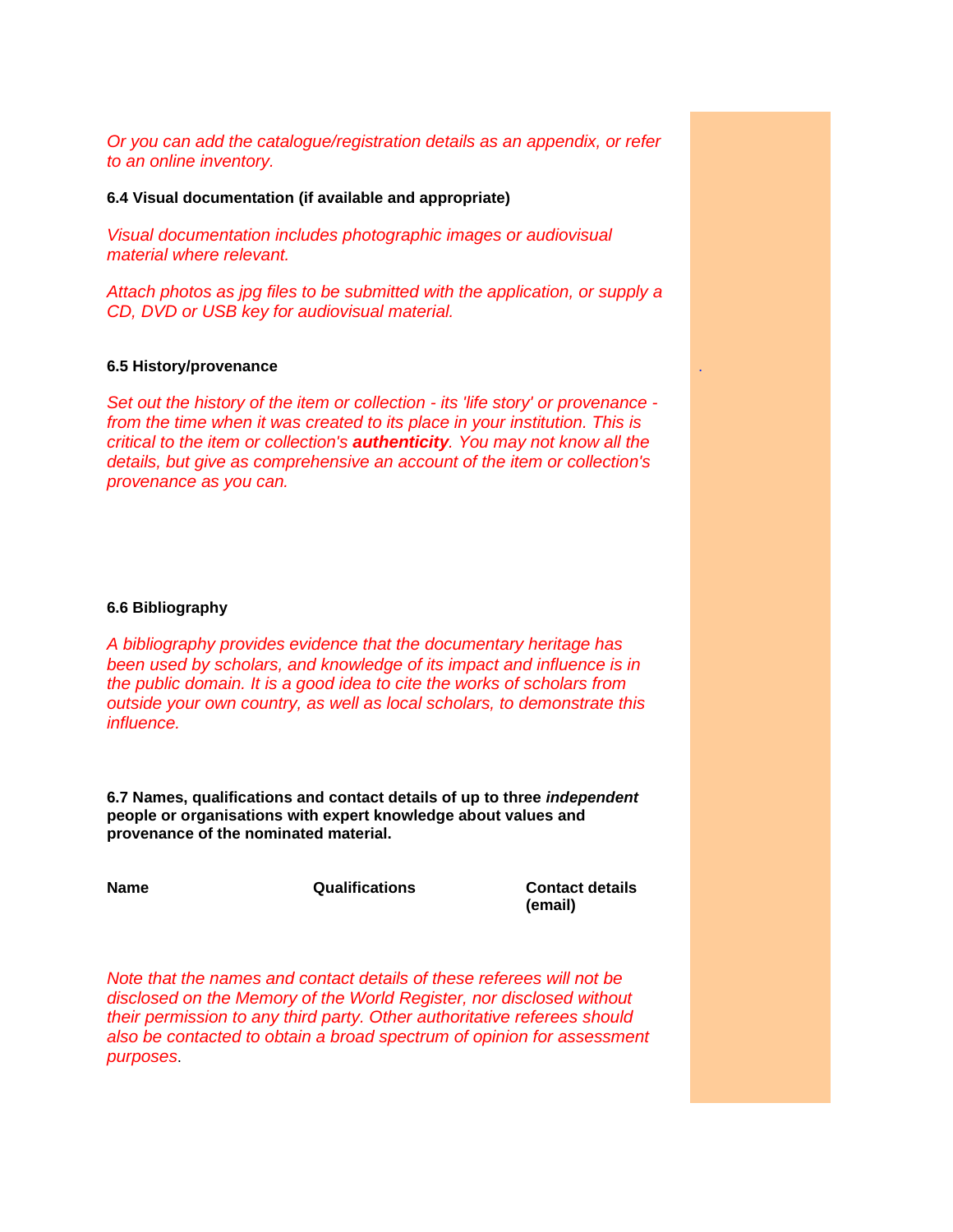# **7.0 Assessment against the selection criteria**

**7.1 Primary criteria - significance value to the world. Comment on one or more of the following significance criteria.** 

*Not all the criteria will apply to your documentary heritage. Choose only those criteria that are relevant to your nomination.*

### **7.1.1 Historic significance**

*What does the documentary heritage tell us about the history of the world? Does it deal with* 

- *Political, economic, social or spiritual movements*
- *leading personalities in world history*
- *events of world-changing significance*
- *specific places of significance*
- *traditional customs*
- *relations with other countries or communities*
- *changing patterns of life and culture*
- *a turning point in history, or a critical innovation*
- *an example of excellence in the arts, literature, science, technology, sport, or other parts of life and culture?*

### **7.1.2 Form and style**

*This criterion refers to the physical nature of the documentary heritage. Much documentary heritage is unremarkable in this respect, for example, manuscript or typescript paper records. However, some forms of documentary heritage display innovative qualities or high levels of artistry, and it is to these that this criterion applies.* 

- *Is the documentary heritage a particularly fine exemplar of its type?*
- *Does it have outstanding qualities of beauty and craftsmanship?*
- *Is it a new or unusual type of carrier?*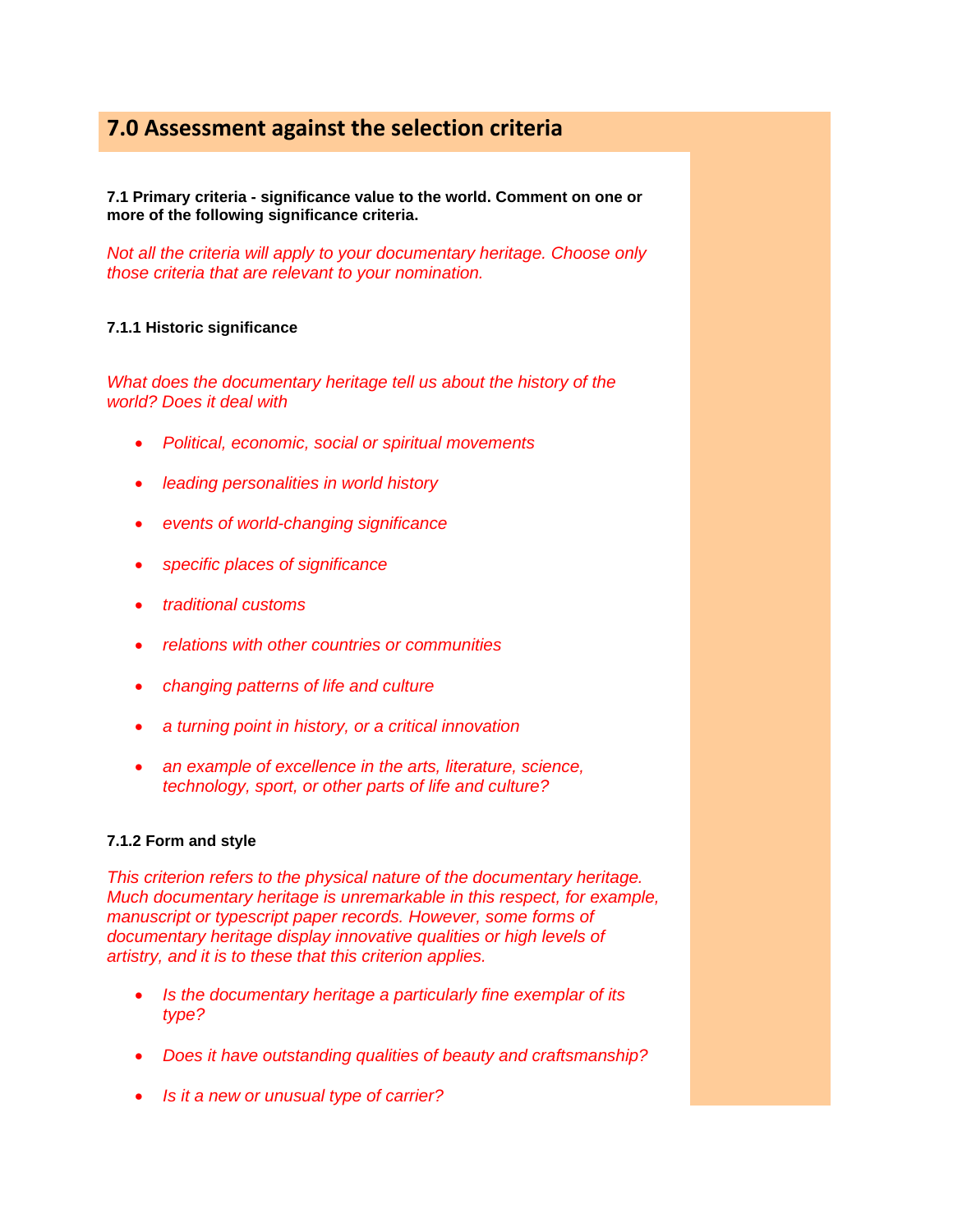• *Or is it an example of a type of document that has now disappeared?*

#### **7.1.3 Social, community or spiritual significance**

*This criterion refers to the attachment to the documentary heritage of a specific community in the present. You must show how this attachment is demonstrated, for example, a community may be strongly attached to the heritage of a beloved leader, or to the documentary evidence of a specific incident or site. Or it may revere the documentary heritage associated with a spiritual leader or a saint. Provide information on how this attachment is expressed.* 

**7.2 Comparative criteria. Comment on one or more of the following comparative criteria:**

#### **7.2.1 Rarity**

*Is the item or collection rare? Is it one of a kind (the only one ever created), or the last survivor of a form of documentary heritage that was once widespread? Do similar items or collections exist?*

#### **7.2.2 Integrity, completeness, condition**

*Is the documentary heritage complete, or are sections or pages missing? Has part of the documentary heritage become lost, or are supplementary parts being preserved elsewhere? If so, give details.*

*What condition is it in?*

#### **7.3 Statement of significance**

*Summarise the points you have made in 7.1 and 7.2, and make the case for authenticity based on the provenance of the documentary heritage.* 

*What has been the impact of this documentary heritage material on world history and culture?*

*Why is this documentary heritage important to the memory of the world? What has been its impact on life and culture beyond the boundaries of a nation state or region? State why the documentary heritage is*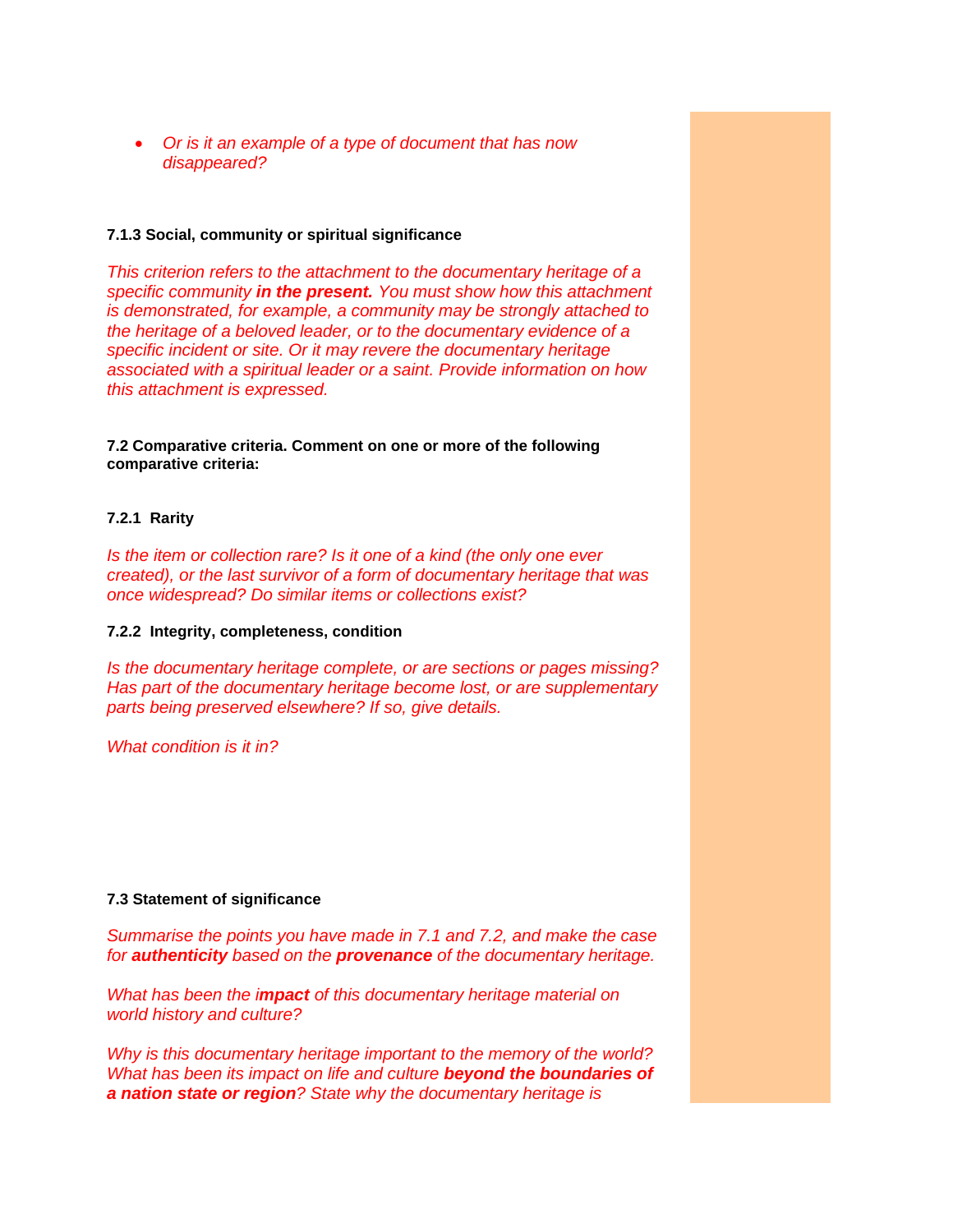*important to the memory of the world, and why its loss would impoverish the heritage of humanity.*

### **8.0 Consultation with stakeholders**

**8.1 Provide details of consultation with relevant stakeholders about this nomination**

*Relevant stakeholders include:*

- *Owners/custodians of the documentary heritage*
- *Communities with involvement in the documentary heritage*
- *Scholars who research the documentary heritage*

# **9.0 Risk assessment**

**9.1 Detail the nature and scope of threats to the nominated material**

*Is the documentary heritage at risk from:*

- *Climatic conditions*
- *Poor storage*
- *Economic issues*
- *Potential political interference*

*If your documentary heritage is at risk, say so - UNESCO needs to know its true situation.*

### **10.0 Preservation and access management plan**

**10.1 Describe, or attach as a scanned document, any existing plans. If no plans exist, provide details about proposed conservation, storage and access strategies.**

# **11.0 Any other information that may support the nomination**

**11.1 Note below or attach scanned documents as appropriate.**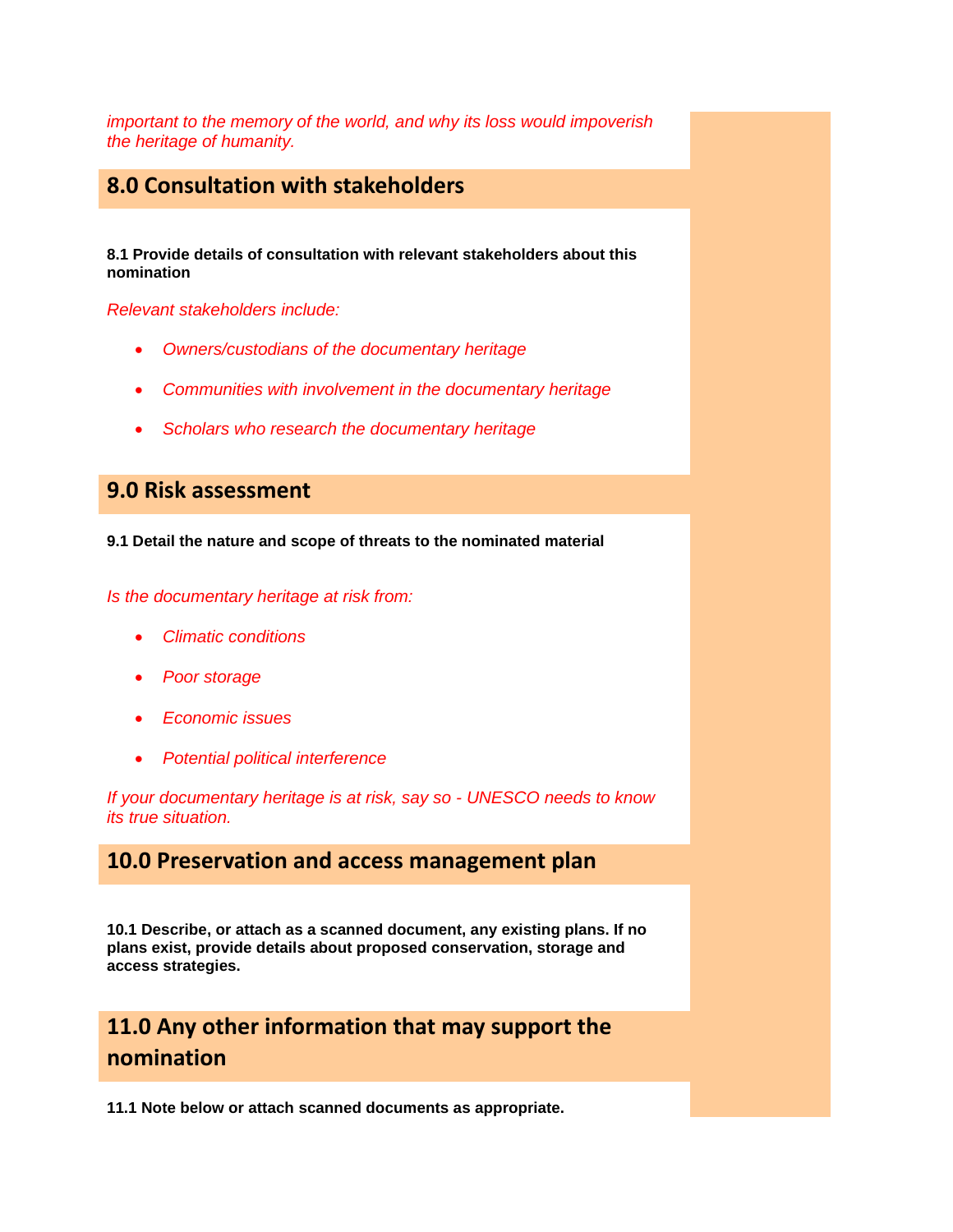*This may include statements from supporters, plans for promoting the documentary heritage if it is inscribed, or scanned news items relating to the documentary heritage.*

*How do you see this documentary heritage being used for education and research?*

### **12.0 CHECKLIST**

|  | Summary completed (section 2); [ |  |  |  |
|--|----------------------------------|--|--|--|
|--|----------------------------------|--|--|--|

**Nomination and contact details completed (section 3);** 

**Declaration of Authority signed and dated (section 4);** 

**If this is a joint nomination, section 4 is appropriately modified, and all Declarations of Authority obtained;** 

**Legal information (section 5);** 

**Details of custodian if different from owner (section 5);** 

**Details of legal status completed (section 5);**